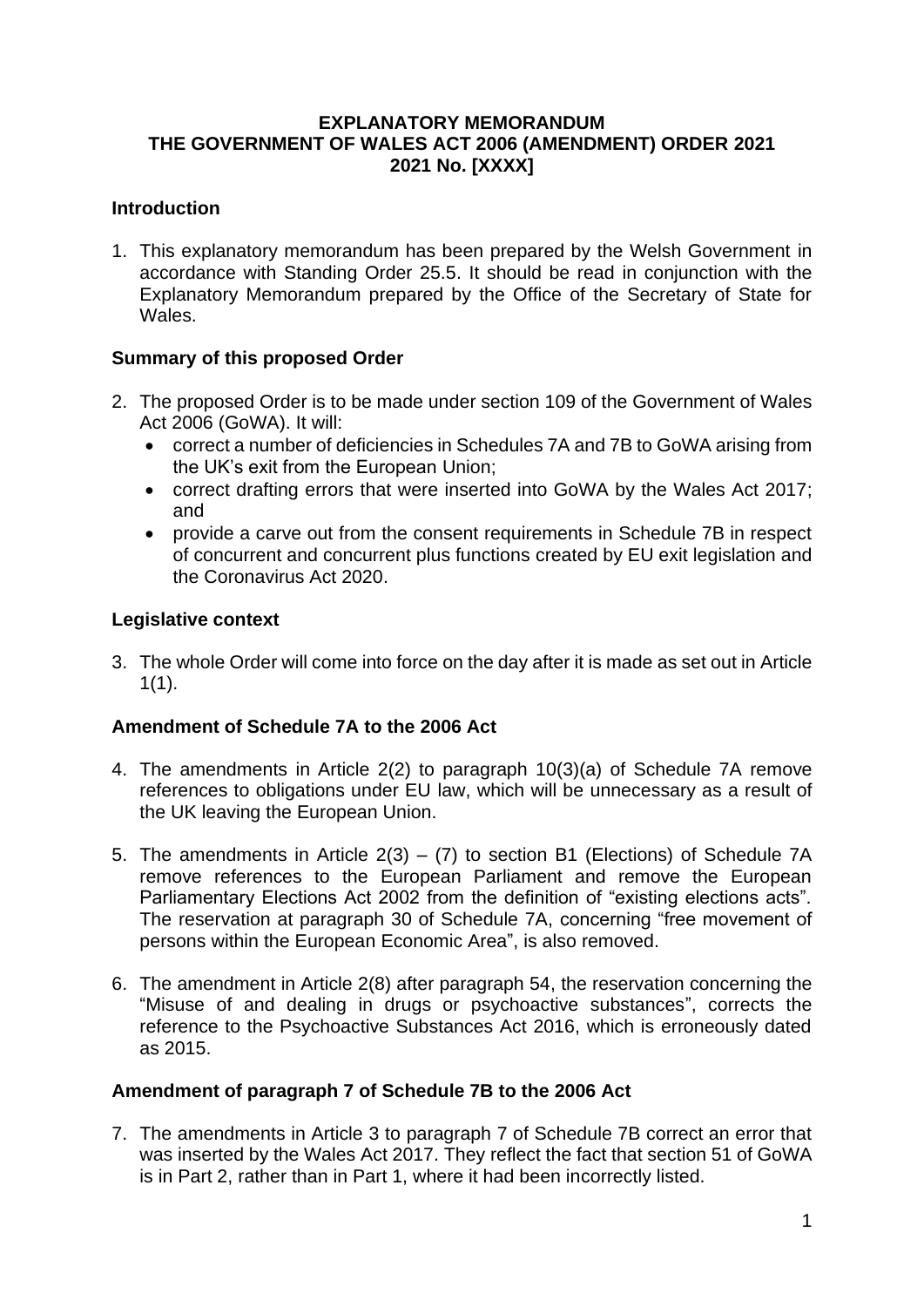## **Amendment of paragraph 9 of Schedule 7B to the 2006 Act**

- 8. The amendments in Article 4(2) to paragraph 9 of Schedule 7B, insert the Controller of Plant Variety Rights into the list of cross border bodies in paragraph 9(2). The bodies listed in those paragraphs are exempt from the requirements in paragraph 8(1)(a) to obtain UK Government consent to Senedd legislation which includes provisions that confer functions on or remove functions of reserved authorities.
- 9. Article 5(2) makes the same amendment in relation to paragraph 10 of Schedule 7B.
- 10.Amendments in Article 4(3) and (4) correct a drafting error inserted by the Wales Act 2017 and inserts an amendment providing a missing definition of "devolved function" in relation to the exemption of conferring and imposing functions on courts from Minister of the Crown consent requirements.
- 11.Article 4(5) also inserts paragraphs 9(8) and (9) into Schedule 7B. These paragraphs provide carve outs from the consent requirements of 8(1)(c), where a function of the Welsh Ministers is exercisable specifically in relation to a reserved authority.
- 12.New sub-paragraph (8) provides the carve out from the consent requirement in paragraph 8(1)(c), in so far as it would be engaged if an Act of Senedd Cymru sought to remove a "concurrent plus" function (where the function can be exercised by the UK Government in relation to Wales, but only with the consent of the Welsh Ministers). The carve out applies only to relevant functions which exist by virtue of any enactments which are specified, by description or by name in sub-paragraph (8). These are:
	- functions created by regulations made under s.8 of the European Union (Withdrawal) Act 2018. This will cover the number of new functions created in regulations made under this Act as part of the EU Exit SI programme;
	- functions conferred by, or in regulations made under
		- (a) the European Union (Withdrawal Agreement) Act 2020;
		- (b) the Direct Payments to Farmers (Legislative Continuity) Act 2020;
		- (c) the Coronavirus Act 2020;
		- (d) the Agriculture Act 2020;
		- (e) the Fisheries Act 2020; and
		- (f) the Trade Bill.
- 13.New sub-paragraph (9) provides an additional carve out where there is a Welsh Minister function of obtaining consent from, or consulting the Secretary of State, in connection with a substantive function that is to any extent exercisable concurrently. The carve applies to functions conferred by, or in regulations made under:
	- (a) the European Union (Withdrawal Agreement) Act 2020;
	- (b) the Fisheries Act 2020; and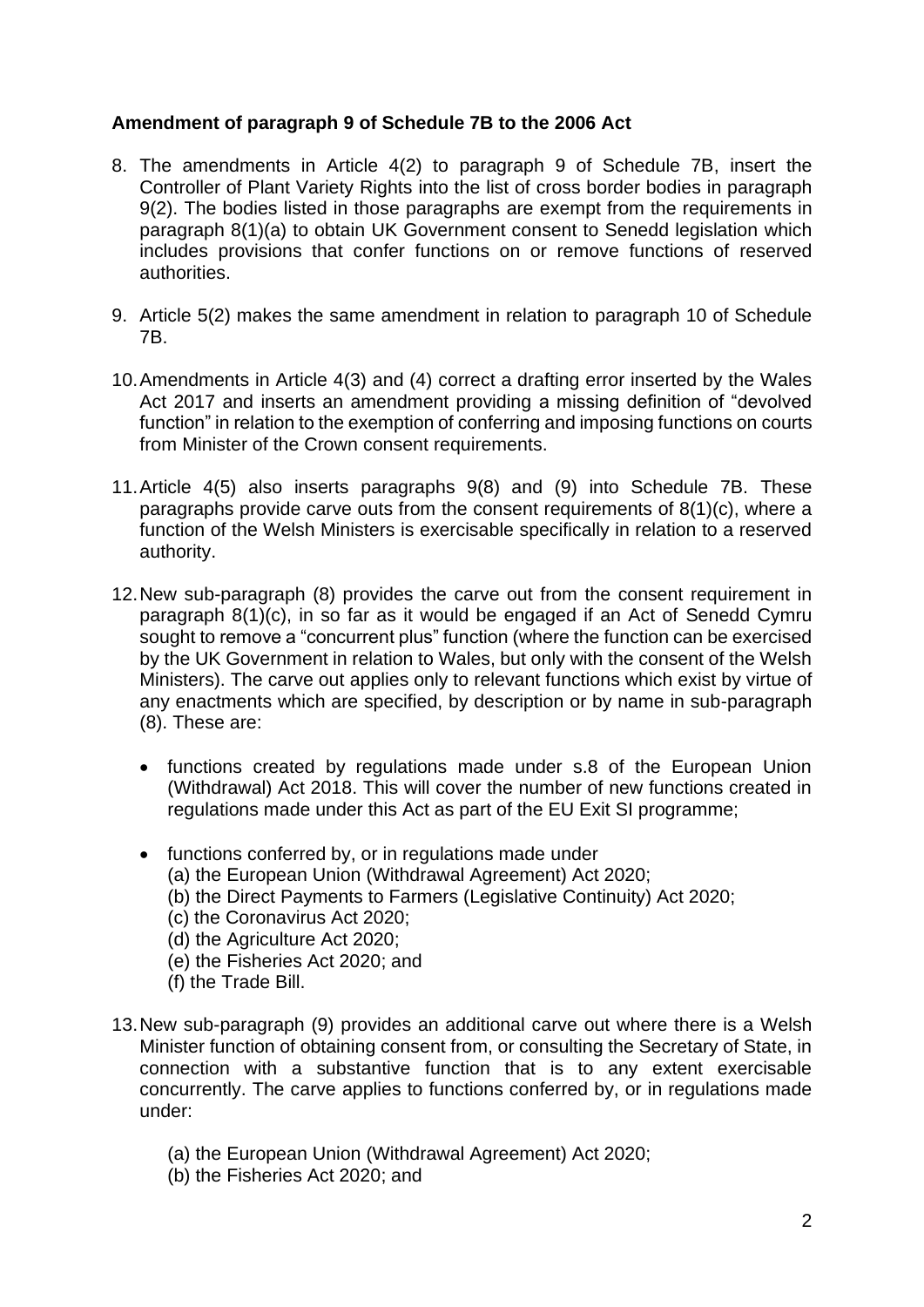(c) the Trade Bill.

# **Amendment of paragraph 10 of Schedule 7B to the 2006 Act**

14.Article 5 amends paragraph 10 of Schedule 7B (removal or modification of Minister of the Crown functions). This mirrors the amendments made under Article 4 paragraphs (2) and (3).

## **Amendment of paragraph 11 of Schedule 7B to the 2006 Act**

- 15.Article 6 amends paragraph 11 of Schedule 7B and inserts a new sub-paragraph (2A). This ensures that where the removal of a relevant Minister of the Crown function does not require consent in consequence of the amendments made to paragraph 11 by this Order, there is nonetheless a requirement to consult the UK Government.
- 16.Article 6(3) inserts new sub-paragraphs (6) to (9) into paragraph 11 of Schedule 7B. This new text disapplies, in part, the consent requirement relating to the removal of Minister of the Crown functions that relate to qualified devolved functions.
- 17.The new sub-paragraph (6) will only disapply the consent requirement in paragraph 11(1)(a) in respect of Minister of the Crown functions that are to any extent exercisable concurrently with the Welsh Ministers. Again, the carve out will only apply to the removal of the relevant Minister of the Crown functions that exist by virtue of the following list of enactments:
	- functions created by regulations made under s.8 of the European Union (Withdrawal) Act 2018. This will cover the number of new functions created in regulations made under this Act as part of the EU Exit SI programme;
	- functions conferred by, or in regulations made under
		- (a) the European Union (Withdrawal Agreement) Act 2020;
		- (b) the Direct Payments to Farmers (Legislative Continuity) Act 2020;
		- (c) the Coronavirus Act 2020;
		- (d) the Agriculture Act 2020; and
		- (e) the Fisheries Act 2020.
		- (f) the Trade Bill.
- 18.The new sub-paragraph (7) disapplies the consent requirement of 11(1)(a) where the Minister of the Crown function being removed relates to Welsh Minister functions that are only exercisable after obtaining the consent or agreement of, or after consultation with the Minister of the Crown. This will ensure that in addition to being able to remove the relevant substantive Minister of the Crown functions without consent, the Senedd can also remove the incidental functions of the Minister of the Crown that relate to the extra restrictions imposed on the Welsh Ministers' exercise of the relevant functions.
- 19.New sub-paragraph (8) provides an exception to the previous carve out such that it does not have effect where the Minister of the Crown function to be removed is a function of regulating British fishing boats, except Welsh fishing boats, in the